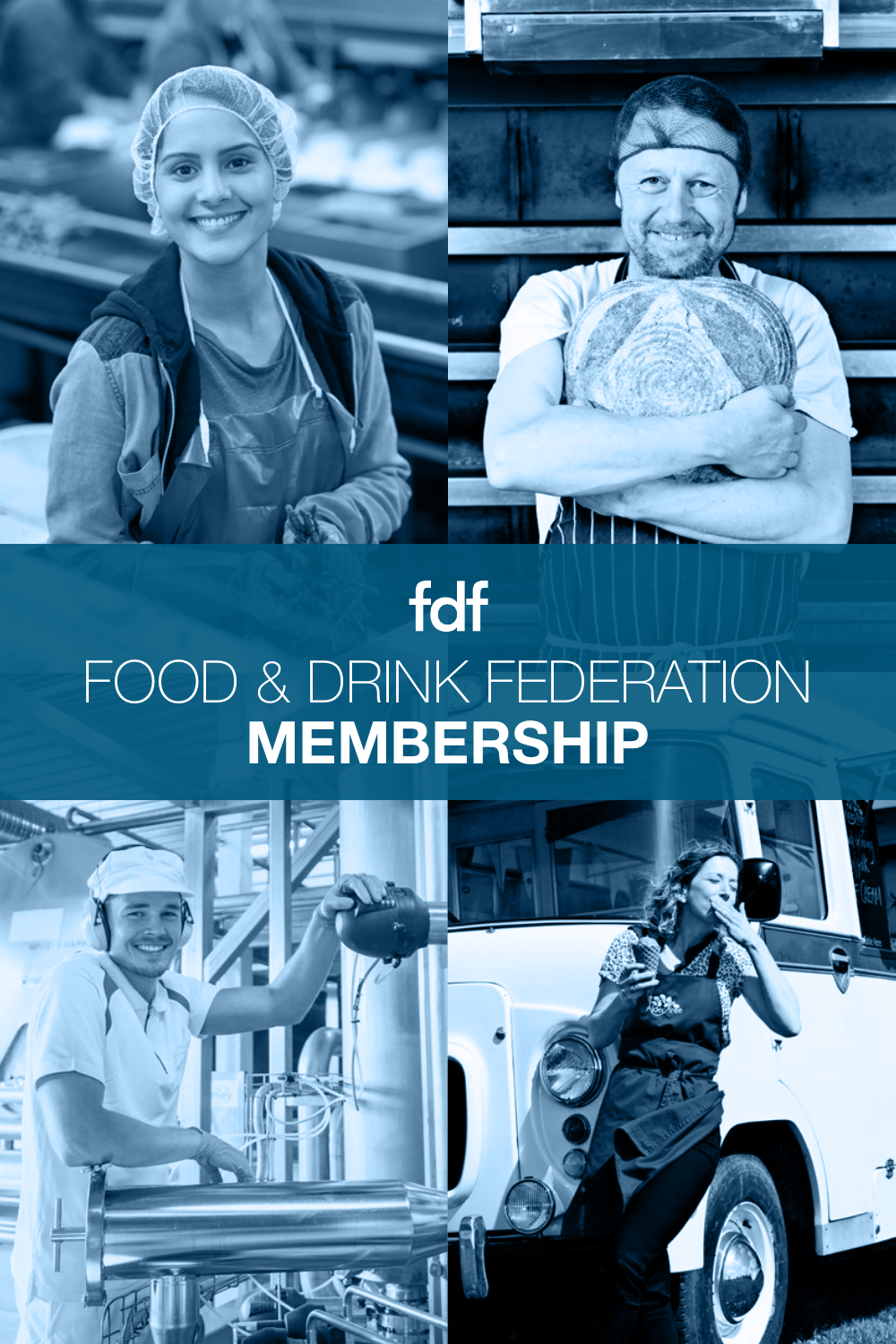**FDF represents companies of all sizes, across all sectors of the industry. Those include cereals, confectionery, snacks and crisps, bakery, fish and seafood, frozen, beverages and many others.**

## **What is FDF?**

FDF is a membership organisation working for and representing the food and drink producing and importing community. We are funded by member subscription and represent the UK business of over 300 companies. Our members range from global brands to ambitious, growing SMEs, to sole traders.

## **What we offer**

- **>** Technical and regulatory tasks can effectively be outsourced to FDF as our teams work behind the scenes to keep your products on shelves
- We help you deal with challenging media issues - we will always take the lead on industry crisis management acting as the wave breaker when bad news could damage individual companies
- Access to FDF experts on many technical, trade and regulatory issues
- Exclusive networking opportunities and discounts on events and essential training

## **NEW Brexit focus**

We convene the Food and Drink Industry Round Table, a group of 50 trade associations representing the food and drink supply chain. The group meets at FDF on a monthly basis to discuss matters of shared concern on exiting the EU with senior Government officials. Where appropriate, it develops shared positions relating to the needs of the largest manufacturing sector in the UK as we seek a new relationship with the European Union.

- **> Opportunities to meet senior retail buyers** at our Sales Directors' Forum
- Access to our extensive links in Westminster, Holyrood, Cardiff & Brussels
- Ensure your voice is heard on important issues affecting food and drink businesses
- Take advantage of partner offers on services, information and other events

We work in partnership with other key players in the food supply chain to ensure our food is safe and that consumers can have trust in it.

## **How much does it cost?**

Membership is calculated as a proportion of turnover and membership starts from just £225 per year.

FDF membership can save your business the cost of consultancy fees and members can benefit from discounts on events both provided by FDF and by our partners.



## **Taking Part**

**FDF offers a wide range of working groups and committees where you can keep up to speed on the topics most relevant to your role.** 

Committees are informative but also act as a sounding board to help formulate industry reaction to new legislation and policies. They are also a chance for you to network with industry peers, hear from expert speakers and share best practice.

Most of our groups are open to all FDF members. A small number that are part of specific associations are not open meetings.

#### **Food Safety & Science**

#### **The Food Safety and Scientific Steering**

**Group** aims to maintain confidence in the food supply chain, influence the regulatory and policy environment in which the industry operates and enhance industry's approach and response to scientific and regulatory issues.

- **Allergens Committee**
- **Emerging Issues & Incident Management Committee**
- **Food Contact Materials Committee**
- **Food Hygiene Committee**
- **Food Ingredients Committee**
- **Food Law & Labelling Committee**
- **Residues & Contaminants Committee**
- **Analysis & Measurement**
- **Animal Feedingstuffs**
- **Genetic Modification**

## **FDF events & training**

**FDF offers a very full events programme ranging from training to topic based events and industry networking opportunities. FDF members enjoy preferential rates on many of our events. All events are listed on our website and bookings can be made online at fdf.org.uk/events.**

- **Novel Foods**
	- **Pesticides**
	- **Technical Standards**

#### **Competitiveness**

- **Industrial Strategy Group**
- **EU Exit Committee**
- **Employment & Skills Forum**
- **Graduate Excellence Industry Support Group**
- **Workforce Food Supply Chain Group**
- **Trade Administration & Customs**
- **Innovation Group**
- **Occupational Health & Safety**
- **Food Engineering Innovation**
- **SME Forum**
- **Trade Committee**

#### **Diet & Health**

The **Diet & Health Committee** works towards our industry's commitment to being a leading positive contributor to the health and wellbeing of the nation.

#### **Nutrition Committee**

#### **Sustainability**

#### The **Environmental Regulation and Policy**

committee aims to provide a strategic and proactive lead on sustainability and environmental issues, and its areas of work include: climate change, energy, packaging, food waste, water, environmental regulation, transport, natural capital, sustainable supply chains.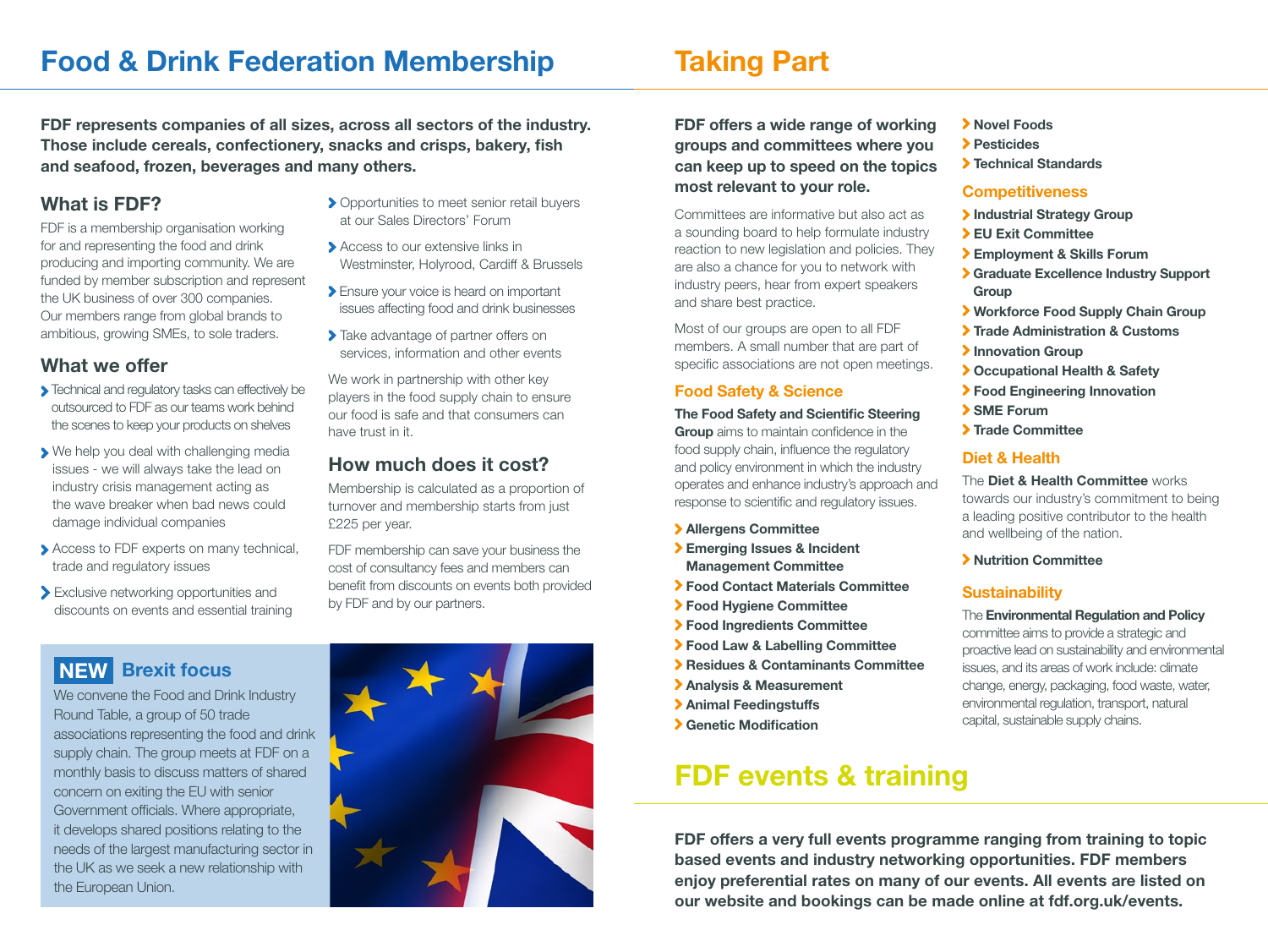**Aside from our manufacturing, producing and importing members, we also have a professional affiliate membership. Affiliate members are professional advising companies and suppliers to the food and drink industry and include banks, legal firms, insurers, equipment/supplies manufacturers and energy companies.**

Many of our affiliates provide free or discounted services to FDF members.

## **Environmental Management**

**SLR Consulting** is an environmental and energy consultancy which has many years' experience supporting the food and drink industry to comply with legislation and reporting schemes and reducing operational and compliance costs. SLR offers FDF a free environmental helpline consultation.

#### **Facilities & Infrastructure**

**ACO Building Drainage** is a specialist in the development and manufacture of hygienically engineered drainage systems for the food and drinks industry. FDF members can take advantage of a free-ofcharge drainage assessment and provide guidance on best 'drainage' practice.

### **Finance**

**Santander** offers a one month trial to our Trade Portal, free International Expansion Plans to any SME looking to expand into foreign markets.

#### **Insurance**

FDF affiliate member **Square Mile Broking** has designed a corporate insurance scheme for FDF members with discounts of up to 40% on some premiums.

### **Intellectual Property**

**Nucleus IP** - Introduction to the Trade Mark process and more: FDF members will have access to general UK and international advice from a professional trade mark search and secure service. FDF members to be offered a discounted rate for any chargeable services secured as a benefit of their membership.

#### **Manufacturing Support**

**Aktrion Food** provide on-site services such as facilities management, hygiene cleaning, waste management, planned maintenance, pack & despatch and engineering services on a contract basis. Aktrion is offering FDF members a Free 1-2 Day Site Survey by experienced operational professionals followed by a full presentation on potential productivity improvements and cost reductions.

#### **Market Research**

**Statista** provides users with an innovative and intuitive tool for researching quantitative data, statistics and related information. The Statista Consumer Market Outlook provides data on market sizes and forecasts for more than 150 consumer products. Statista offers a 20% discount on corporate memberships for FDF members.

#### **PR & Reputation Management**

**Finn Communications** is a specialist food and drink PR consultancy that uses innovative communications to drive business growth and protect reputation.

Finn provides corporate, trade and consumer PR to clients including Yorkshire Tea, Taylors coffee, Quorn Foods, Seabrook Crisps, ADDO Food Group and Nestle and Cadbury ice creams. Finn offers reputation management workshops free of charge to FDF members to understand potential threats and opportunities for your brand and how to address these.

## **Room Hire**

**Queen Margaret's University** (Scotland) offers FDF members a 20% reduction in the cost of conference/meeting room hire at the University.

**Museum of Brands** (West London) offers a 15% discount to FDF members on room hire.

#### **Enjoy office space in Central London…**

Make yourself at home at our members' hub in our Holborn office. Help yourself to a nice cup of coffee or tea, find a place at one of our 'Town Hall' tables or comfy chairs and enjoy a catch up with your colleagues or FDF.

So whether you are looking for a place to stop between meetings in London or simply want to pop in, then just get in touch with FDF's reception so we can get you on the security list.

#### **... And reasonably priced meeting facilities**

All member companies are entitled to one free meeting room booking per year in our spacious conference facilities and further bookings are at preferential member rate. Free bookings are on a first-come-first-served basis per company.